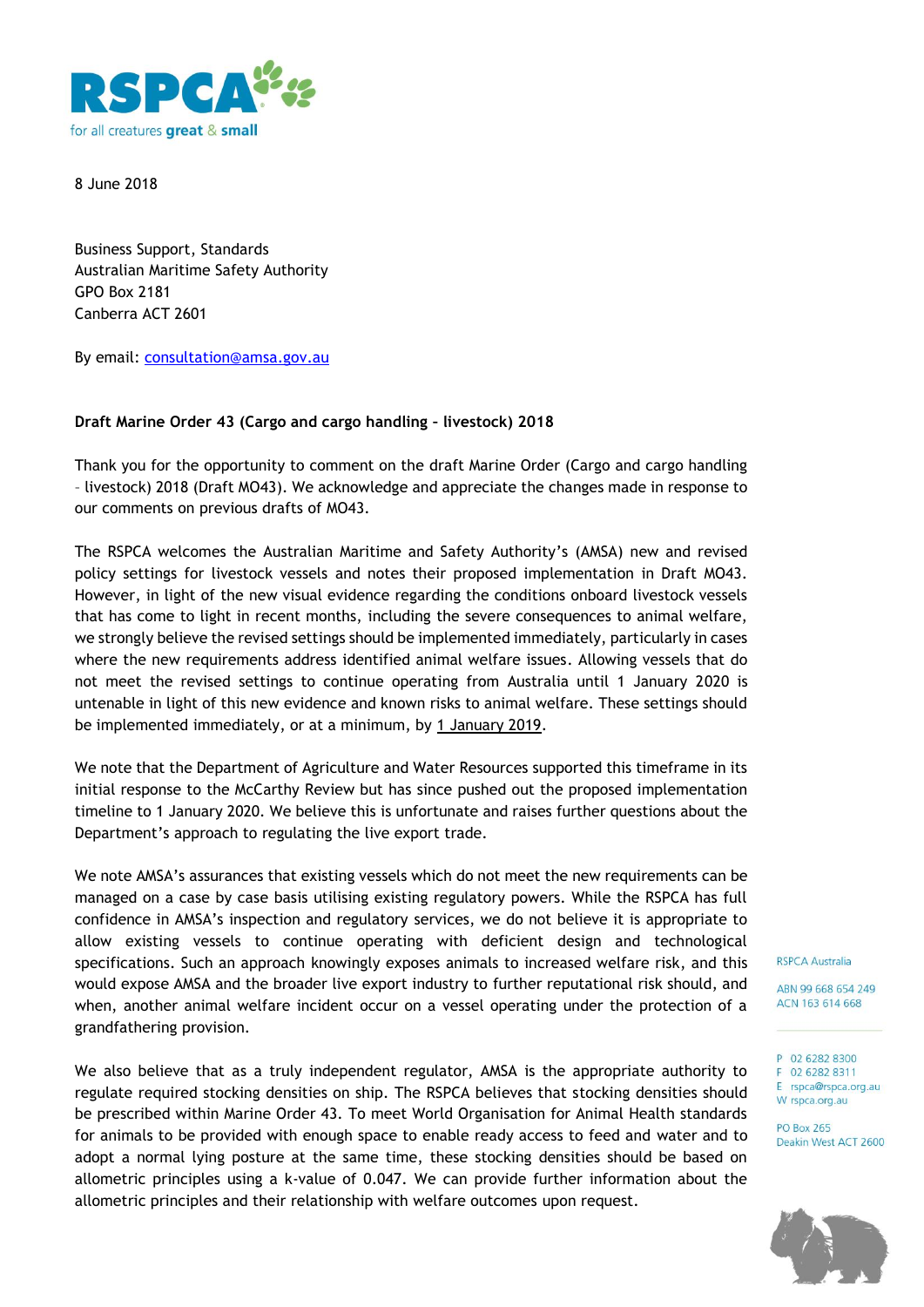

We provide further comments on specific provisions in the Table below.

| Draft MO43                                                       | <b>RSPCA comments</b>                                                                                                                                                                                                                                                                                                                                                                                                                  |
|------------------------------------------------------------------|----------------------------------------------------------------------------------------------------------------------------------------------------------------------------------------------------------------------------------------------------------------------------------------------------------------------------------------------------------------------------------------------------------------------------------------|
| <b>Division 2 Loading</b>                                        | RSPCA believes the Orders should include a requirement for AMSA to carry<br>out a post loading survey to ensure fire alarms can be heard over the noise<br>of stock and the ventilation system, and to ensure the ship has a drainable<br>trim.                                                                                                                                                                                        |
| 21 Carrying livestock in more<br>than one tier                   | Support the introduction of a requirement for livestock to be carried in 1<br>tier only. However, this requirement should apply to all vessels regardless<br>of construction date immediately upon the making of the Order, or at the<br>latest, by 1 January 2019.                                                                                                                                                                    |
| 58 Sheep, pigs and goats -<br>design of pens                     | Support introduction of requirement for railing to continue to a height no<br>more than 200 mm from the overhead structure of the vessel in subsection<br>$(3)(c)$ but grandfathering clause of five years is excessive and should be<br>revised to three years.                                                                                                                                                                       |
| 62 Cattle - design of pens<br>and passageways                    | Support introduction of requirement for 300 mm maximum distance<br>between top rail and overhead structure of vessel in open structures<br>above the weather deck, where pen rails form the outer perimeter<br>containment, as outlined in Item 8 of Table 6. However, grandfathering<br>clause of five years is excessive and should be revised to three years.                                                                       |
| 85 Notifiable incidents                                          | We support the reduction in the reportable mortality level for sheep, pigs<br>and goats from 2% to 1%. We recommend that the reportable mortality<br>level for horses, donkeys, mules, camels and any other species should also<br>be reduced to 1%.                                                                                                                                                                                   |
| Schedule 2<br>2.3 Ventilation in a space<br>that is not enclosed | All open deck vessels, regardless of construction date, must have a<br>mechanical ventilation system that is able to change the total volume of<br>air in the space in accordance with Table 2.1 of Schedule 2. This<br>requirement should apply immediately or at a minimum by 1 January<br>2019.                                                                                                                                     |
| Schedule 2<br>2.4 Mechanical ventilation<br>system               | All vessels, regardless of construction date, must provide a minimum air<br>distribution rate of 0.5 ms-1 to ensure fresh air moves across all parts of<br>the pen for the effective removal of sensible heat, contaminants such as<br>NH3 and excess CO2, and moisture, and to provide distribution and supply<br>of fresh air to all animals loaded. This requirement should apply<br>immediately or at a minimum by 1 January 2019. |
| Schedule 2<br>2.6 Ventilation alarms                             | Support introduction of requirement for visual and audible alarms on the<br>bridge and for this requirement to apply immediately to all vessels.<br>RSPCA believes all livestock decks should be fitted with electronic wet<br>and dry bulb data loggers and NH3 loggers that alarm on the bridge when<br>critical parameters are met i.e. greater than 25ppm NH3.                                                                     |